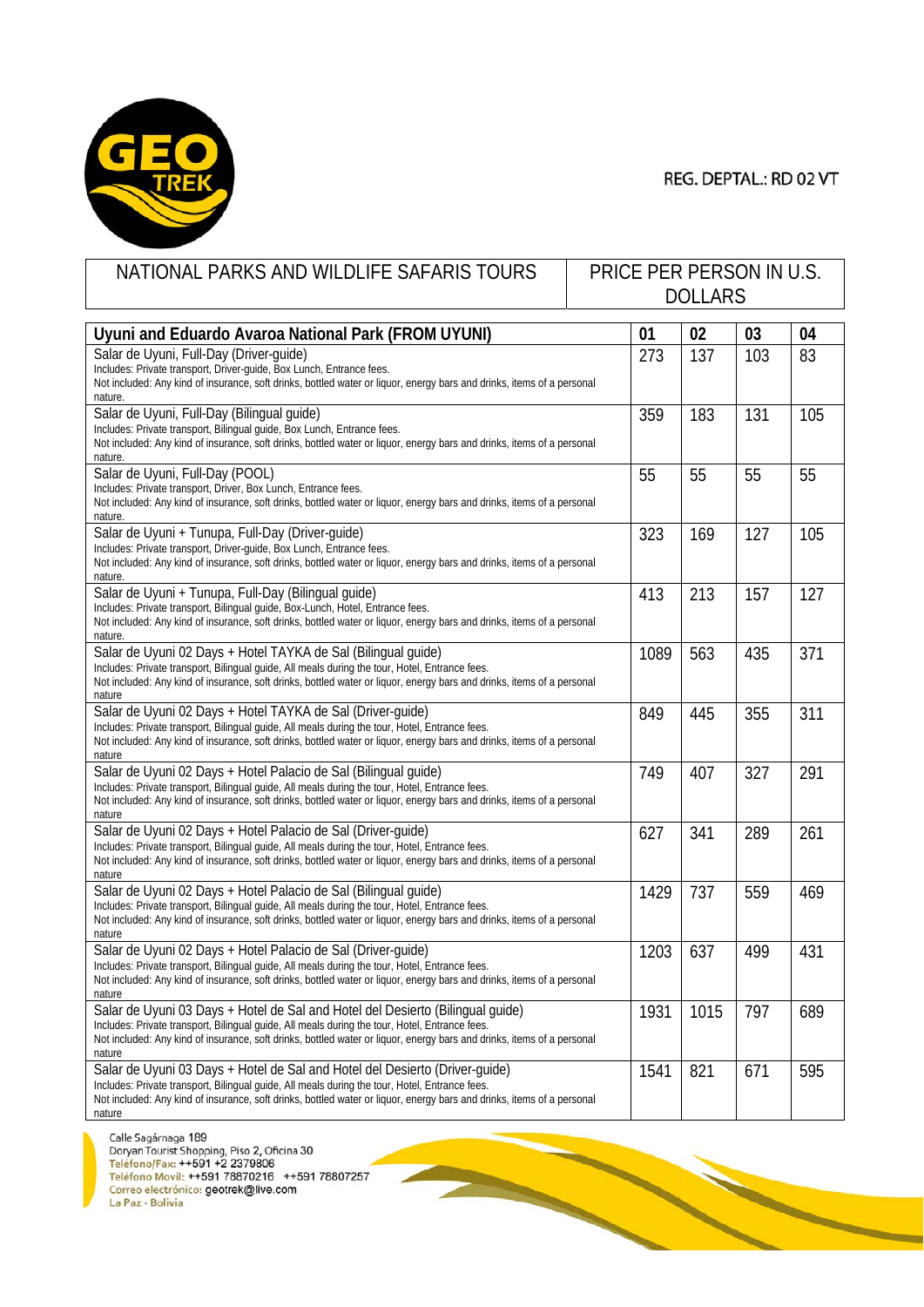

| Uyuni and Eduardo Avaroa National Park (FROM UYUNI)                                                                                                                                                                                                                                                                         | 01   | 02   | 03   | 04  |
|-----------------------------------------------------------------------------------------------------------------------------------------------------------------------------------------------------------------------------------------------------------------------------------------------------------------------------|------|------|------|-----|
| Salar de Uyuni 03 Days (Bilingual quide) POOL<br>Includes: Private transport, Bilingual guide, All meals during the tour, Hotel, Entrance fees.<br>Not included: Any kind of insurance, soft drinks, bottled water or liquor, energy bars and drinks, items of a personal<br>nature                                         | 299  | 299  | 299  | 299 |
| Salar de Uyuni 03 Days (Driver-guide) POOL<br>Includes: Private transport, Driver-quide, All meals during the tour, Hotel, Entrance fees.<br>Not included: Any kind of insurance, soft drinks, bottled water or liquor, energy bars and drinks, items of a personal<br>nature                                               | 263  | 263  | 263  | 263 |
| Salar de Uyuni 04 Days + Hotels: del Desierto, de Piedra and de Sal (Bilingual guide)<br>Includes: Private transport, Bilingual guide, All meals during the tour, Hotel, Entrance fees.<br>Not included: Any kind of insurance, soft drinks, bottled water or liquor, energy bars and drinks, items of a personal<br>nature | 2481 | 1307 | 1031 | 893 |
| Salar de Uyuni 04 Days + Hotels: del Desierto, de Piedra and de Sal (Driver-guide)<br>Includes: Private transport, Bilingual guide, All meals during the tour, Hotel, Entrance fees.<br>Not included: Any kind of insurance, soft drinks, bottled water or liquor, energy bars and drinks, items of a personal<br>nature    | 1939 | 1307 | 851  | 757 |
| Uyuni and Eduardo Avaroa National Park (FROM TUPIZA)                                                                                                                                                                                                                                                                        | 01   | 02   | 03   | 04  |
| Tupiza - Uyuni, Full-Day (Bilingual guide)<br>Includes: Private transport, Bilingual guide, Box Lunch, Entrance fees.<br>Not included: Any kind of insurance, soft drinks, bottled water or liquor, energy bars and drinks, items of a personal<br>nature.                                                                  | 524  | 273  | 189  | 148 |
| Tupiza - Uyuni, Full-Day (Driver-guide)<br>Includes: Private transport, Driver-quide, Box Lunch, Entrance fees.<br>Not included: Any kind of insurance, soft drinks, bottled water or liquor, energy bars and drinks, items of a personal<br>nature.                                                                        | 493  | 257  | 179  | 139 |
| Tupiza - Uyuni 02 Days + Basic Hotels (Bilingual guide)<br>Includes: Private transport, Bilingual guide, All meals during the tour, Hotel, Entrance fees.<br>Not included: Any kind of insurance, soft drinks, bottled water or liquor, energy bars and drinks, items of a personal<br>nature                               | 609  | 315  | 217  | 169 |
| Tupiza - Uyuni 02 Days + Basic Hotels (Driver-guide)<br>Includes: Private transport, Bilingual guide, All meals during the tour, Hotel, Entrance fees.<br>Not included: Any kind of insurance, soft drinks, bottled water or liquor, energy bars and drinks, items of a personal<br>nature                                  | 547  | 285  | 197  | 153 |
| Tupiza - Uyuni 03 Days + Basic Hotels (Bilingual guide)<br>Includes: Private transport, Bilingual guide, All meals during the tour, Hotel, Entrance fees.<br>Not included: Any kind of insurance, soft drinks, bottled water or liquor, energy bars and drinks, items of a personal<br>nature                               | 884  | 467  | 328  | 258 |
| Tupiza - Uyuni 03 Days + Basic Hotels (Driver-guide)<br>Includes: Private transport, Bilingual guide, All meals during the tour, Hotel, Entrance fees.<br>Not included: Any kind of insurance, soft drinks, bottled water or liquor, energy bars and drinks, items of a personal<br>nature                                  | 791  | 420  | 297  | 235 |
| Tupiza - Uyuni 04 Days + Basic Hotels (Bilingual guide)<br>Includes: Private transport, Bilingual guide, All meals during the tour, Hotel, Entrance fees.<br>Not included: Any kind of insurance, soft drinks, bottled water or liquor, energy bars and drinks, items of a personal<br>nature                               | 1133 | 609  | 425  | 334 |
| Tupiza - Uyuni 04 Days + Basic Hotels (Driver-guide)<br>Includes: Private transport, Bilingual guide, All meals during the tour, Hotel, Entrance fees.<br>Not included: Any kind of insurance, soft drinks, bottled water or liquor, energy bars and drinks, items of a personal<br>nature                                  | 1009 | 547  | 385  | 303 |
| Tupiza - Uyuni 04 Days (Driver-guide) POOL<br>Includes: Private transport, Driver-guide, All meals during the tour, Hotel, Entrance fees.<br>Not included: Any kind of insurance, soft drinks, bottled water or liquor, energy bars and drinks, items of a personal<br>nature                                               | 310  | 310  | 310  | 310 |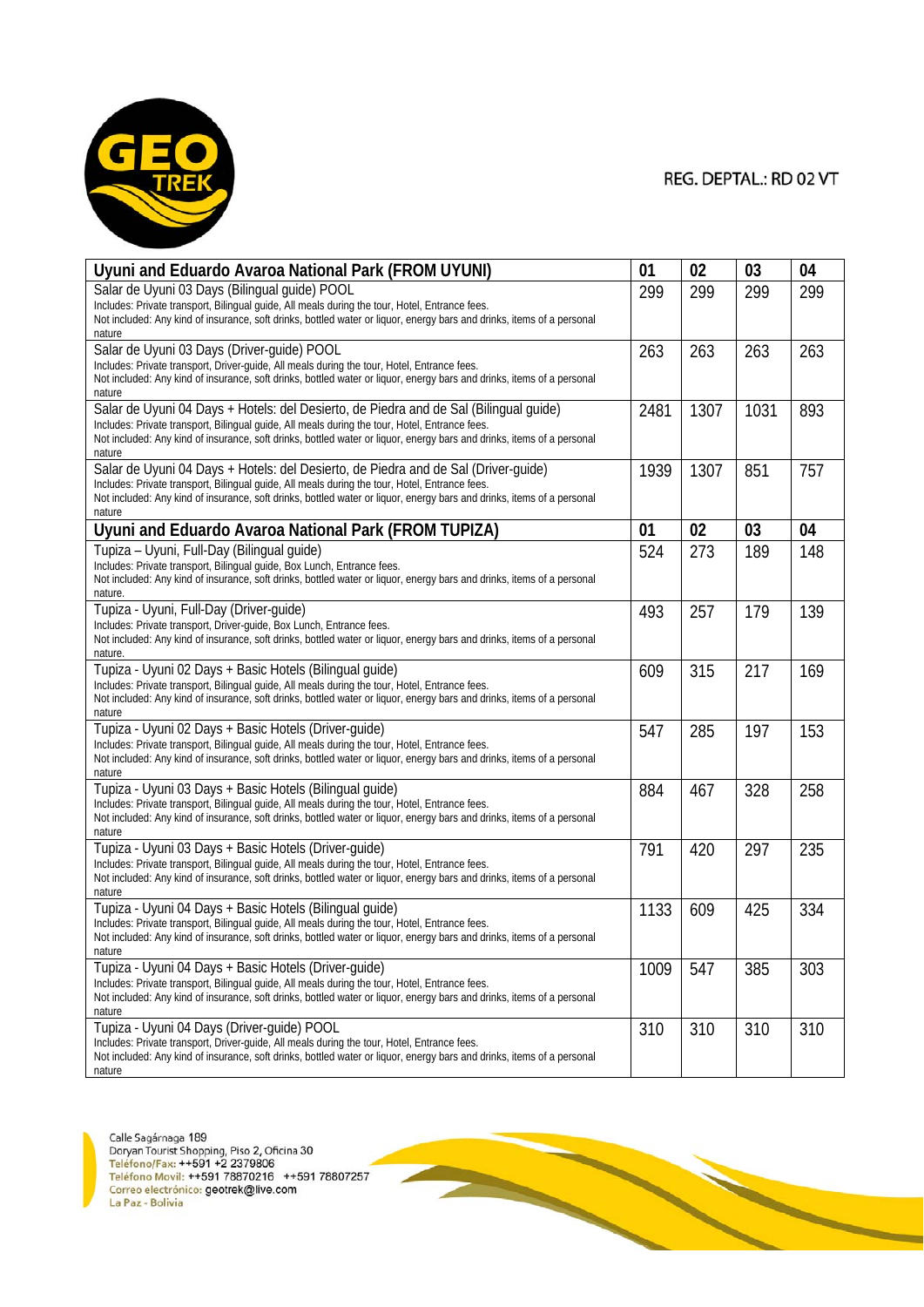

| Uyuni and Eduardo Avaroa National Park (FROM TUPIZA)                                                                                                                                                                     | 01   | 02             | 03             | 04             |
|--------------------------------------------------------------------------------------------------------------------------------------------------------------------------------------------------------------------------|------|----------------|----------------|----------------|
| Tupiza - San Pedro de Atacama 04 Days + Basic Hotels (Bilingual guide)                                                                                                                                                   | 1223 | 635            | 440            | 343            |
| Includes: Private transport, Bilingual guide, All meals during the tour, Hotel, Entrance fees.<br>Not included: Any kind of insurance, soft drinks, bottled water or liquor, energy bars and drinks, items of a personal |      |                |                |                |
| nature                                                                                                                                                                                                                   |      |                |                |                |
| Tupiza - San Pedro de Atacama 04 Days + Basic Hotels (Driver-guide)                                                                                                                                                      | 1099 | 575            | 399            | 312            |
| Includes: Private transport, Bilingual guide, All meals during the tour, Hotel, Entrance fees.<br>Not included: Any kind of insurance, soft drinks, bottled water or liquor, energy bars and drinks, items of a personal |      |                |                |                |
| nature                                                                                                                                                                                                                   |      |                |                |                |
| Tupiza - Uyuni 05 Days + Basic Hotels (Bilingual guide)<br>Includes: Private transport, Bilingual guide, All meals during the tour, Hotel, Entrance fees.                                                                | 1435 | 742            | 511            | 395            |
| Not included: Any kind of insurance, soft drinks, bottled water or liquor, energy bars and drinks, items of a personal                                                                                                   |      |                |                |                |
| nature<br>Tupiza - Uyuni 05 Days + Basic Hotels (Driver-guide)                                                                                                                                                           |      |                |                |                |
| Includes: Private transport, Bilingual guide, All meals during the tour, Hotel, Entrance fees.                                                                                                                           | 1280 | 665            | 459            | 357            |
| Not included: Any kind of insurance, soft drinks, bottled water or liquor, energy bars and drinks, items of a personal                                                                                                   |      |                |                |                |
| nature<br>Uyuni and Eduardo Avaroa National Park (TRANSPORT)                                                                                                                                                             | 01   | 02             | 03             | 04             |
| Transfer Out Hito Cajón - San Pedro de Atacama, Bus POOI                                                                                                                                                                 | 25   | 25             | 25             | 25             |
| Transfer In/Out Terminal de Buses Uyuni                                                                                                                                                                                  | 8    | $\overline{4}$ | $\overline{4}$ | $\overline{4}$ |
| Transfer In/Out Estación de Trenes Oruro, POOL                                                                                                                                                                           | 9    | 9              | 9              | 9              |
| Transfer In/Out Estación de Trenes Uyuni                                                                                                                                                                                 | 13   | $\overline{7}$ | 7              | $\overline{7}$ |
| Transfer In/Out Aeropuerto Uyuni                                                                                                                                                                                         | 22   | 12             | 9              | 9              |
| Transfer In/Out Hoteles de Sal                                                                                                                                                                                           | 65   | 33             | 22             | 17             |
| Bus Turístico La Paz - Uyuni o viceversa                                                                                                                                                                                 | 39   | 39             | 39             | 39             |
| Bus Publico La Paz - Uyuni o viceversa                                                                                                                                                                                   | 35   | 35             | 35             | 35             |
| Bus La Paz - Oruro                                                                                                                                                                                                       | 5    | 5              | 5              | 5              |
| Bus Uyuni - Potosi                                                                                                                                                                                                       | 13   | 13             | 13             | 13             |
| Transp. Privado Uyuni - Potosí                                                                                                                                                                                           | 315  | 158            | 106            | 80             |
| Bus Tupiza - Potosi                                                                                                                                                                                                      | 14   | 14             | 14             | 14             |
| Bus Tupiza - Sucre                                                                                                                                                                                                       | 18   | 18             | 18             | 18             |
| Bus Tupiza - Villazón                                                                                                                                                                                                    | 6    | 6              | 6              | 6              |
| Bus Tupiza - Uyuni                                                                                                                                                                                                       | 17   | 17             | 17             | 17             |
| Bus Tupiza - La Paz                                                                                                                                                                                                      | 25   | 25             | 25             | 25             |
| Transporte Privado Tupiza - Villazón                                                                                                                                                                                     | 145  | 73             | 49             | 37             |
| Transporte Privado Tupiza - Sucre                                                                                                                                                                                        | 519  | 260            | 174            | 131            |
| Transporte Privado Tupiza - Potosí                                                                                                                                                                                       | 353  | 177            | 119            | 90             |
| Transporte Privado Tupiza - Uyuni                                                                                                                                                                                        | 332  | 167            | 112            | 85             |
| Transporte Privado Tupiza - La Paz                                                                                                                                                                                       | 767  | 384            | 257            | 193            |
| Tren Oruro - Uyuni o vcv. "Expreso del Sur"                                                                                                                                                                              | 24   | 24             | 24             | 24             |
| Tren Oruro - Uyuni o vcv. "Wara Wara del Sur"                                                                                                                                                                            | 21   | 21             | 21             | 21             |
| Tren Oruro - Tupiza o vcv. "Expreso del Sur"                                                                                                                                                                             | 50   | 50             | 50             | 50             |
| Tren Oruro - Tupiza o vcv. "Wara Wara del Sur"                                                                                                                                                                           | 38   | 38             | 38             | 38             |
| Avión La Paz - Uyuni O.W. o viceversa                                                                                                                                                                                    | 165  | 165            | 165            | 165            |
| Avion La Paz - Uyuni - La Paz R.T.                                                                                                                                                                                       | 330  | 330            | 330            | 330            |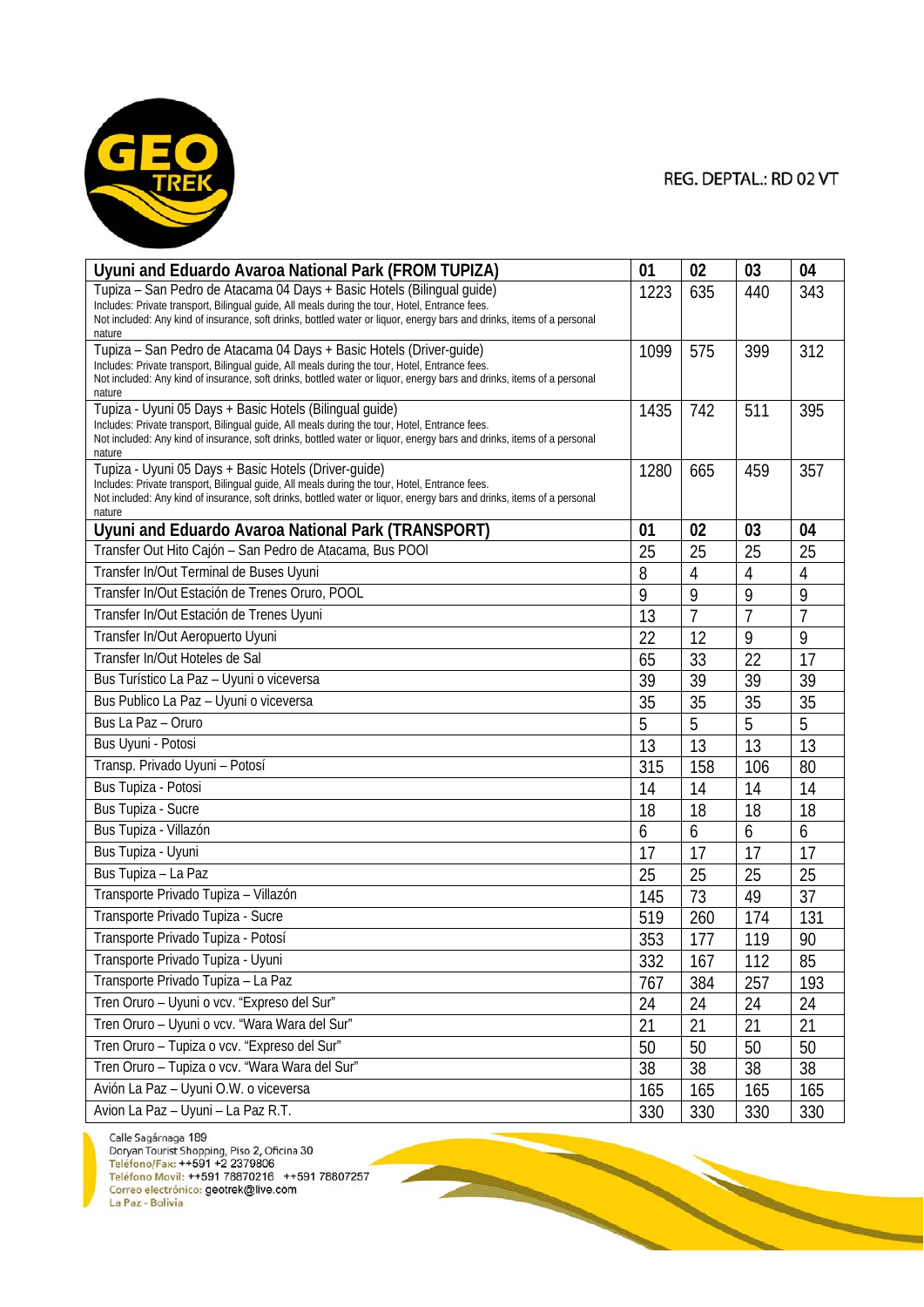

**CONTRACTOR** 

| Madidi National Park and Pampas del Yacuma (Private Tours)                                                                                                                                                                                                                                                                                                         | 01   | 02  | 03  | 04  |
|--------------------------------------------------------------------------------------------------------------------------------------------------------------------------------------------------------------------------------------------------------------------------------------------------------------------------------------------------------------------|------|-----|-----|-----|
| Jungle 02 Days<br>Includes: All melas during the tour, private bedroom, private transport, Transfer In/Out Hotel - Airport, Bilingual Guide,<br>Personal gear, Group gear, boots and ponchos, Entrance fees<br>Not Included: Any kind of insurance, Flight or Bus tickets, Accommodation in Rurrenabaque, Melas in Rurrenabaque,<br>soft drinks, snacks            | 887  | 457 | 447 | 425 |
| Jungle 03 Days<br>Includes: All melas during the tour, private bedroom, private transport, Transfer In/Out Hotel - Airport, Bilingual Guide,<br>Personal gear, Group gear, boots and ponchos, Entrance fees<br>Not Included: Any kind of insurance, Flight or Bus tickets, Accommodation in Rurrenabaque, Melas in Rurrenabaque,<br>soft drinks, snacks            | 1013 | 521 | 491 | 471 |
| Jungle 04 Days<br>Includes: All melas during the tour, private bedroom, private transport, Transfer In/Out Hotel - Airport, Bilingual Guide,<br>Personal gear, Group gear, boots and ponchos, Entrance fees<br>Not Included: Any kind of insurance, Flight or Bus tickets, Accommodation in Rurrenabaque, Melas in Rurrenabaque,<br>soft drinks, snacks            | 1213 | 625 | 611 | 610 |
| Jungle 05 Days<br>Includes: All melas during the tour, private bedroom, private transport, Transfer In/Out Hotel – Airport, Bilingual Guide,<br>Personal gear, Group gear, boots and ponchos, Entrance fees<br>Not Included: Any kind of insurance, Flight or Bus tickets, Accommodation in Rurrenabaque, Melas in Rurrenabaque,<br>soft drinks, snacks            | 1427 | 735 | 720 | 717 |
| Pampas 02 Days<br>Includes: All melas during the tour, private bedroom, private transport, Transfer In/Out Hotel - Airport, Bilingual Guide,<br>Personal gear, Group gear, boots and ponchos, Entrance fees<br>Not Included: Any kind of insurance, Flight or Bus tickets, Accommodation in Rurrenabaque, Melas in Rurrenabaque,<br>soft drinks, snacks            | 961  | 495 | 447 | 425 |
| Jungle 03 Days<br>Includes: All melas during the tour, private bedroom, private transport, Transfer In/Out Hotel - Airport, Bilingual Guide,<br>Personal gear, Group gear, boots and ponchos, Entrance fees<br>Not Included: Any kind of insurance, Flight or Bus tickets, Accommodation in Rurrenabaque, Melas in Rurrenabaque,<br>soft drinks, snacks            | 1113 | 553 | 513 | 493 |
| Jungle and Pampas 03 Days<br>Includes: All melas during the tour, private bedroom, private transport, Transfer In/Out Hotel - Airport, Bilingual Guide,<br>Personal gear, Group gear, boots and ponchos, Entrance fees<br>Not Included: Any kind of insurance, Flight or Bus tickets, Accommodation in Rurrenabaque, Melas in Rurrenabaque,<br>soft drinks, snacks | 1315 | 695 | 691 | 689 |
| Jungle and Pampas 04 Days<br>Includes: All melas during the tour, private bedroom, private transport, Transfer In/Out Hotel - Airport, Bilingual Guide,<br>Personal gear, Group gear, boots and ponchos, Entrance fees<br>Not Included: Any kind of insurance, Flight or Bus tickets, Accommodation in Rurrenabaque, Melas in Rurrenabaque,<br>soft drinks, snacks | 1477 | 761 | 737 | 733 |
| Jungle and Pampas 05 Days<br>Includes: All melas during the tour, private bedroom, private transport, Transfer In/Out Hotel - Airport, Bilingual Guide,<br>Personal gear, Group gear, boots and ponchos, Entrance fees<br>Not Included: Any kind of insurance, Flight or Bus tickets, Accommodation in Rurrenabaque, Melas in Rurrenabaque,<br>soft drinks, snacks | 1591 | 819 | 795 | 793 |
| Jungle and Pampas 06 Days<br>Includes: All melas during the tour, private bedroom, private transport, Transfer In/Out Hotel - Airport, Bilingual Guide,<br>Personal gear, Group gear, boots and ponchos, Entrance fees<br>Not Included: Any kind of insurance, Flight or Bus tickets, Accommodation in Rurrenabaque, Melas in Rurrenabaque,<br>soft drinks, snacks | 1747 | 899 | 883 | 882 |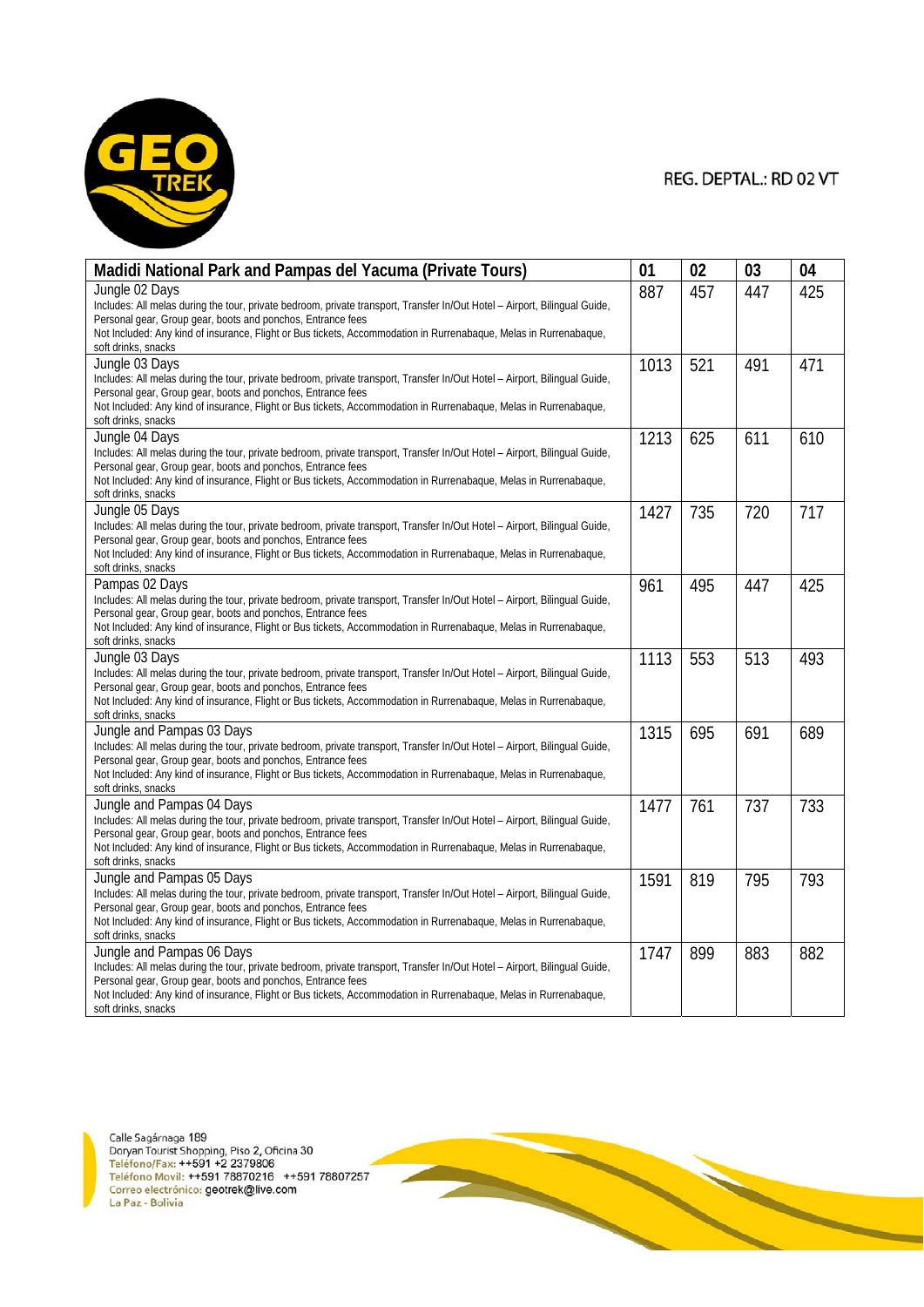

| Madidi National Park and Pampas del Yacuma (POOL)                                                                                                                   | 01 | 02  | 03  | 04  |
|---------------------------------------------------------------------------------------------------------------------------------------------------------------------|----|-----|-----|-----|
| Jungle 02 Days                                                                                                                                                      |    | 233 | 233 | 233 |
| Includes: All melas during the tour, Shared bedroom, Transport, Transfer In/Out Hotel - Airport, Bilingual Guide,                                                   |    |     |     |     |
| Personal gear, Group gear, boots and ponchos,                                                                                                                       |    |     |     |     |
| Not Included: Entrance fees, Any kind of insurance, Flight or Bus tickets, Accommodation in Rurrenabaque, Melas in                                                  |    |     |     |     |
| Rurrenabaque, soft drinks, snacks                                                                                                                                   |    |     |     |     |
| Jungle 03 Days                                                                                                                                                      |    | 265 | 265 | 265 |
| Includes: All melas during the tour, Shared bedroom, Transport, Transfer In/Out Hotel - Airport, Bilingual Guide,                                                   |    |     |     |     |
| Personal gear, Group gear, boots and ponchos,                                                                                                                       |    |     |     |     |
| Not Included: Entrance fees, Any kind of insurance, Flight or Bus tickets, Accommodation in Rurrenabaque, Melas in                                                  |    |     |     |     |
| Rurrenabaque, soft drinks, snacks                                                                                                                                   |    |     |     |     |
| Jungle 04 Days                                                                                                                                                      |    | 365 | 365 | 365 |
| Includes: All melas during the tour, Shared bedroom, Transport, Transfer In/Out Hotel - Airport, Bilingual Guide,                                                   |    |     |     |     |
| Personal gear, Group gear, boots and ponchos,                                                                                                                       |    |     |     |     |
| Not Included: Entrance fees, Any kind of insurance, Flight or Bus tickets, Accommodation in Rurrenabaque, Melas in                                                  |    |     |     |     |
| Rurrenabaque, soft drinks, snacks                                                                                                                                   |    |     |     |     |
| Jungle 05 Days                                                                                                                                                      |    | 490 | 490 | 490 |
| Includes: All melas during the tour, Shared bedroom, Transport, Transfer In/Out Hotel - Airport, Bilingual Guide,                                                   |    |     |     |     |
| Personal gear, Group gear, boots and ponchos,                                                                                                                       |    |     |     |     |
| Not Included: Entrance fees, Any kind of insurance, Flight or Bus tickets, Accommodation in Rurrenabaque, Melas in                                                  |    |     |     |     |
| Rurrenabaque, soft drinks, snacks                                                                                                                                   |    |     |     |     |
| Pampas 02 Days                                                                                                                                                      |    | 239 | 239 | 239 |
| Includes: All melas during the tour, Shared bedroom, Transport, Transfer In/Out Hotel - Airport, Bilingual Guide,                                                   |    |     |     |     |
| Personal gear, Group gear, boots and ponchos,                                                                                                                       |    |     |     |     |
| Not Included: Entrance fees, Any kind of insurance, Flight or Bus tickets, Accommodation in Rurrenabaque, Melas in                                                  |    |     |     |     |
| Rurrenabaque, soft drinks, snacks                                                                                                                                   |    |     |     |     |
| Jungle 03 Days                                                                                                                                                      |    | 277 | 277 | 277 |
| Includes: All melas during the tour, Shared bedroom, Transport, Transfer In/Out Hotel - Airport, Bilingual Guide,                                                   |    |     |     |     |
| Personal gear, Group gear, boots and ponchos,                                                                                                                       |    |     |     |     |
| Not Included: Entrance fees, Any kind of insurance, Flight or Bus tickets, Accommodation in Rurrenabaque, Melas in                                                  |    |     |     |     |
| Rurrenabaque, soft drinks, snacks                                                                                                                                   |    |     |     |     |
| Jungle and Pampas 03 Days                                                                                                                                           |    | 365 | 365 | 365 |
| Includes: All melas during the tour, Shared bedroom, Transport, Transfer In/Out Hotel - Airport, Bilingual Guide,                                                   |    |     |     |     |
| Personal gear, Group gear, boots and ponchos,                                                                                                                       |    |     |     |     |
| Not Included: Entrance fees, Any kind of insurance, Flight or Bus tickets, Accommodation in Rurrenabaque, Melas in                                                  |    |     |     |     |
| Rurrenabaque, soft drinks, snacks                                                                                                                                   |    |     |     |     |
| Jungle and Pampas 04 Days                                                                                                                                           |    | 453 | 453 | 453 |
| Includes: All melas during the tour, Shared bedroom, Transport, Transfer In/Out Hotel - Airport, Bilingual Guide,                                                   |    |     |     |     |
| Personal gear, Group gear, boots and ponchos,                                                                                                                       |    |     |     |     |
| Not Included: Entrance fees, Any kind of insurance, Flight or Bus tickets, Accommodation in Rurrenabaque, Melas in                                                  |    |     |     |     |
| Rurrenabaque, soft drinks, snacks                                                                                                                                   |    |     |     |     |
| Jungle and Pampas 05 Days                                                                                                                                           |    | 617 | 617 | 617 |
| Includes: All melas during the tour, Shared bedroom, Transport, Transfer In/Out Hotel - Airport, Bilingual Guide,                                                   |    |     |     |     |
| Personal gear, Group gear, boots and ponchos,                                                                                                                       |    |     |     |     |
| Not Included: Entrance fees, Any kind of insurance, Flight or Bus tickets, Accommodation in Rurrenabaque, Melas in<br>Rurrenabaque, soft drinks, snacks             |    |     |     |     |
|                                                                                                                                                                     |    |     |     |     |
| Jungle and Pampas 06 Days                                                                                                                                           |    | 619 | 619 | 619 |
| Includes: All melas during the tour, Shared bedroom, Transport, Transfer In/Out Hotel - Airport, Bilingual Guide,                                                   |    |     |     |     |
| Personal gear, Group gear, boots and ponchos,<br>Not Included: Entrance fees, Any kind of insurance, Flight or Bus tickets, Accommodation in Rurrenabague, Melas in |    |     |     |     |
| Rurrenabaque, soft drinks, snacks                                                                                                                                   |    |     |     |     |
|                                                                                                                                                                     |    |     |     |     |
| Trekking Jungle 06 Days                                                                                                                                             |    | 867 | 867 | 867 |
| Includes: All melas during the tour, Shared bedroom, Transport, Transfer In/Out Hotel - Airport, Bilingual Guide,<br>Personal gear, Group gear, boots and ponchos,  |    |     |     |     |
| Not Included: Entrance fees, Any kind of insurance, Flight or Bus tickets, Accommodation in Rurrenabaque, Melas in                                                  |    |     |     |     |
| Rurrenabaque, soft drinks, snacks                                                                                                                                   |    |     |     |     |